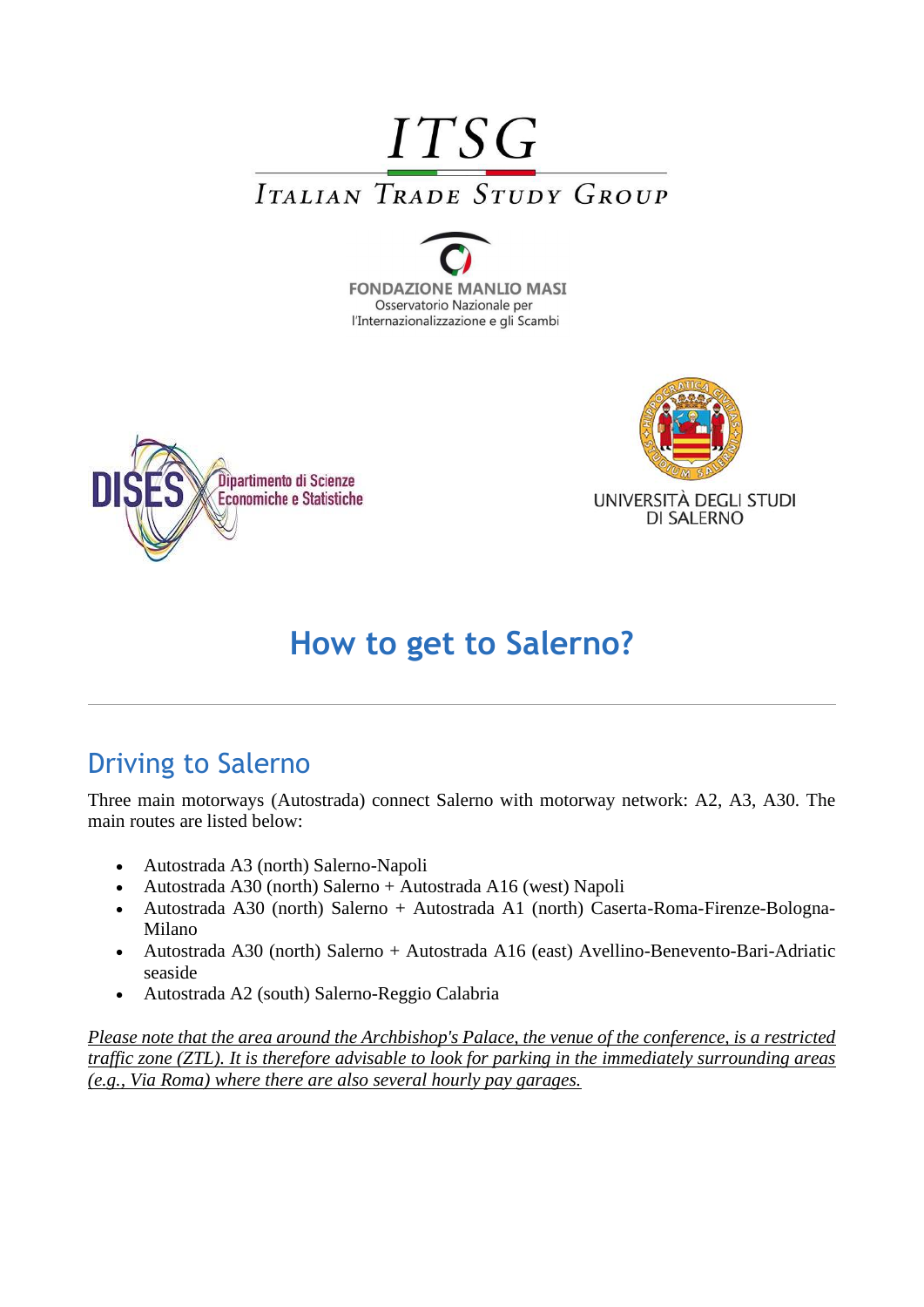#### Train to Salerno

To research schedules and purchase the tickets please go to the following websites:

- **[Trenitalia](http://www.trenitalia.com/)**
- [Italo](http://www.italotreno.it/EN/Pages/default.aspx)

From Napoli Central or Piazza Garibaldi you can easily reach Salerno by train. The regional trains ticket to Salerno costs around €4-€5 and it's called U-5 Unico Campania. Other trains are more expensive and cost around 7-10 euros.

### Flying to Salerno

The nearest International Airport is **[Naples Capodichino](http://www.portal.gesac.it/portal/page/portal/internet)** (code NAP). After your arrival, you'll have different ways to reach the city.

From the airport you can take:

- Bus for €3 (called [Alibus\)](https://www.anm.it/default.php?ids=15) to Stazione Centrale in Naples (get off here for connections to Salerno via train). It also stops at Piazza Municipio (NA) near the ferry port, from which you can take a 5-minute walk to catch the Bus [\(SITA\)](http://www.sitasudtrasporti.it/).
- Taxi from the airport to Napoli Central Station "Piazza Garibaldi" [\(taxi fares\)](https://www.aeroportodinapoli.it/documents/10186/35732/TariffeTaxi_Luglio2017.pdf/300c4e16-e8e3-4a9c-ad68-ae5b55e75328) and then it is possible to take train connections to Salerno Central Station.

#### Bus connections to Salerno

#### **From Naples**:

You should ask the way to the "SITA" (the name of the bus company that provides the service). If you stand where the bus stops, and face the sea (with the tall castle to your right), you will need to cross the main road and head towards the left. After about 400 meters or so, you will see a small congregation of buses to your right. Check the destination written on the bus, or you can ask for "Salerno". The service is quite rapid for the first part of the journey, but then will leave the motorway and take a more tortuous route. The journey should take an hour. The ticket should cost between  $64$ and  $\epsilon$ 5 per person. For further journeys there is a regional ticket that allows you to travel with the bus (timed limit) or train (one journey): see [Campania Unico.](http://www.unicocampania.it/index.php?lang=en)